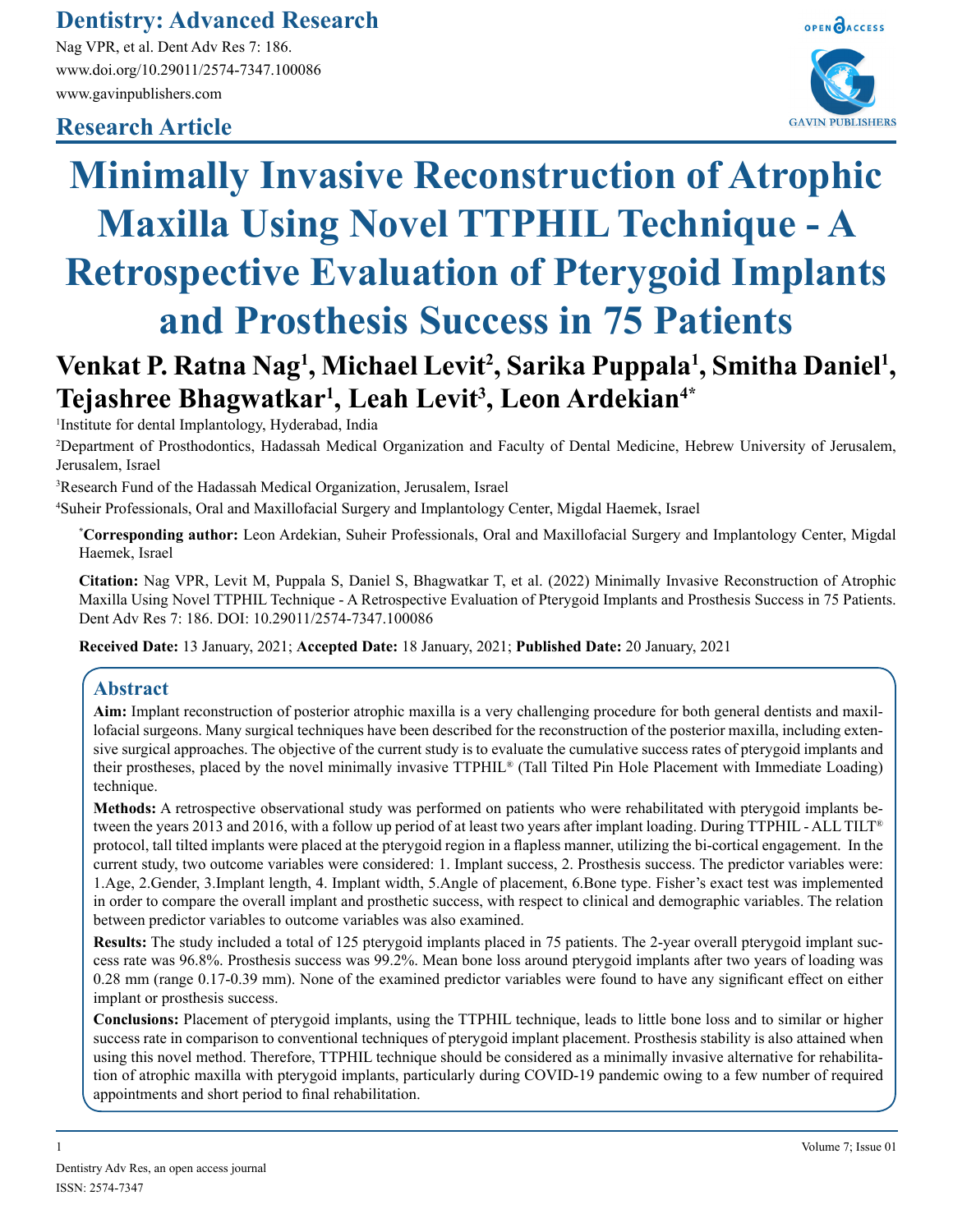**Keywords:** Accessibility of Care; Atrophic Maxilla; Bicortical Engagement; COVID-19; Edentulism; Flapless Surgery; Immediate Loading; Oral Rehabilitation; Pterygoid Implants; TTPHIL Technique

#### **List of abbreviations**

| AASA                           |                      | American Society of Anesthesiologists |  |
|--------------------------------|----------------------|---------------------------------------|--|
| CAD-CAM<br>Aided Manufacturing |                      | Computer Aided Design - Computer      |  |
| <b>CBCT</b>                    |                      | Cone Beam Computed Tomography         |  |
| COVID-19                       |                      | COrona VIrus Disease 2019             |  |
| <b>DMLS</b>                    |                      | Direct Metal Laser Sintering          |  |
| HD                             |                      | <b>High Definition</b>                |  |
| <b>Ncm</b>                     |                      | Newton centimeter                     |  |
| TTPHIL<br>loaded               | $\ddot{\phantom{0}}$ | Tall, Tilted, Pin Hole, Immediately   |  |
| STL                            |                      | Stereolithography                     |  |

#### **Introduction**

Since the introduction of osseointegration concept by Branemark et al., dental implants have been a successful treatment modality for reconstruction of edentulous patients [1]. Nonetheless, the edentulous posterior maxilla poses numerous limitations when placing conventional dental implants. The main limiting factors are related to poor bone quality and to inadequate bone quantity, which are even more reduced by pneumatization of the maxillary sinus [2]. Other anatomical challenges are large fatty marrow spaces, rare presence of cortical bone and restricted access to the atrophic maxilla [3-4]. These factors may impair primary stability and, consequently, reduce success and survival of implants and prosthesis [5].

Numerous surgical techniques of posterior maxilla reconstruction have been described, including the alveolar distraction, sinus floor augmentation, guided bone regeneration, zygomatic implants and the use of pterygoid, pterygomaxillary or pterygotubrosity implants [6-8]. The most common technique is sinus floor augmentation, which has gained popularity since its introduction [9]. However, during the last decade this technique has lost its popularity due to many drawbacks, such as complex and traumatic manipulation of the patient, sinusitis, sinus membrane perforation, bone graft infection and delayed loading [10,11]. An alternative method to sinus floor augmentation is the use of multiple short and wide implants, which have a greater surface area and provide adequate stability to implants and prosthesis [12]. These traditional techniques have longer posterior cantilevers in their prosthetic design, which might result in complications, such as marginal bone loss, screw and prosthesis fracture and even loss of implant osseointegration [13-14].

In 1989, Tulasne has first introduced the placement of implants in the pterygoid region for the rehabilitation of the atrophic posterior maxilla [15]. In the literature, pterygoid implants are also designated as pterygomaxillary implants or pterygotuberosity implants. These implants are placed at an angulation of  $25^{\circ}$  to  $45^{\circ}$  in relation to the maxillary plane and engage the maxillary tuberosity, the pyramidal process of the palatine bone and, finally, the pterygoid process of the sphenoid bone [16]. The apical part of these implants is placed in a pillar of the compact tuberopalatopterygoid bone column, where it osseointegrates easily. The distal location of the pterygoid implants in the maxillary arch provides support and stability for a bone-anchored prosthesis, and eliminates the need for bone grafting procedures or posterior prosthetic cantilevers [15].

The TTPHIL<sup>TM</sup> (Tall and Tilted Pin Hole Immediately Loaded implants) concept has evolved from various ideologies in implantology: basal, pterygoid and angulated implants under immediate loading [16-19]. To maximize the success of rehabilitation, the TTPHIL<sup>™</sup> technique utilizes long, tilted, bicortical implants in anterior and posterior maxilla and mandible. Tall (18mm-25mm) and tilted (25°-45°) pterygoid implants are placed in the posterior maxilla. Longer implants osseointegrate more easily, as they provide more surface area by utilizing bicortical anchorage. The implants are placed in a pinhole manner, i.e flapless. In most cases good primary stability is achieved, which allows immediate loading with permanent prosthesis within 48 hours after implant placement. In the minority of cases, loading is delayed for three months, which is required for the remodeling of bone around the implants for appropriate osseointegration [16-18]. The aim of this study was to evaluate the success rates of pterygoid implants and the prostheses placed by TTPHIL method, with correlation to various clinical and demographic variables.

#### **Materials and Methods**

#### **Study Design**

A retrospective analysis was performed on 75 patients (60 partially edentulous and 15 completely edentulous) who had undergone TTPHIL pterygoid implant surgery and implant rehabilitation between 2013 to 2016. Data was collected from these patients in a chronological order. The patients' personal data, general health and dental status, diagnoses and treatment plan were recorded in manual case sheets. In addition, a digital folder of each patient included preoperative and follow-up panoramic radiographs, clinical photographs and software surgery design. Each follow-up visit was recorded in a separate folder for each patient, and included an updated panoramic radiograph, software bone-loss analysis and implant status (success/failure). The data was secured and access was available only to the dental care team. All patients underwent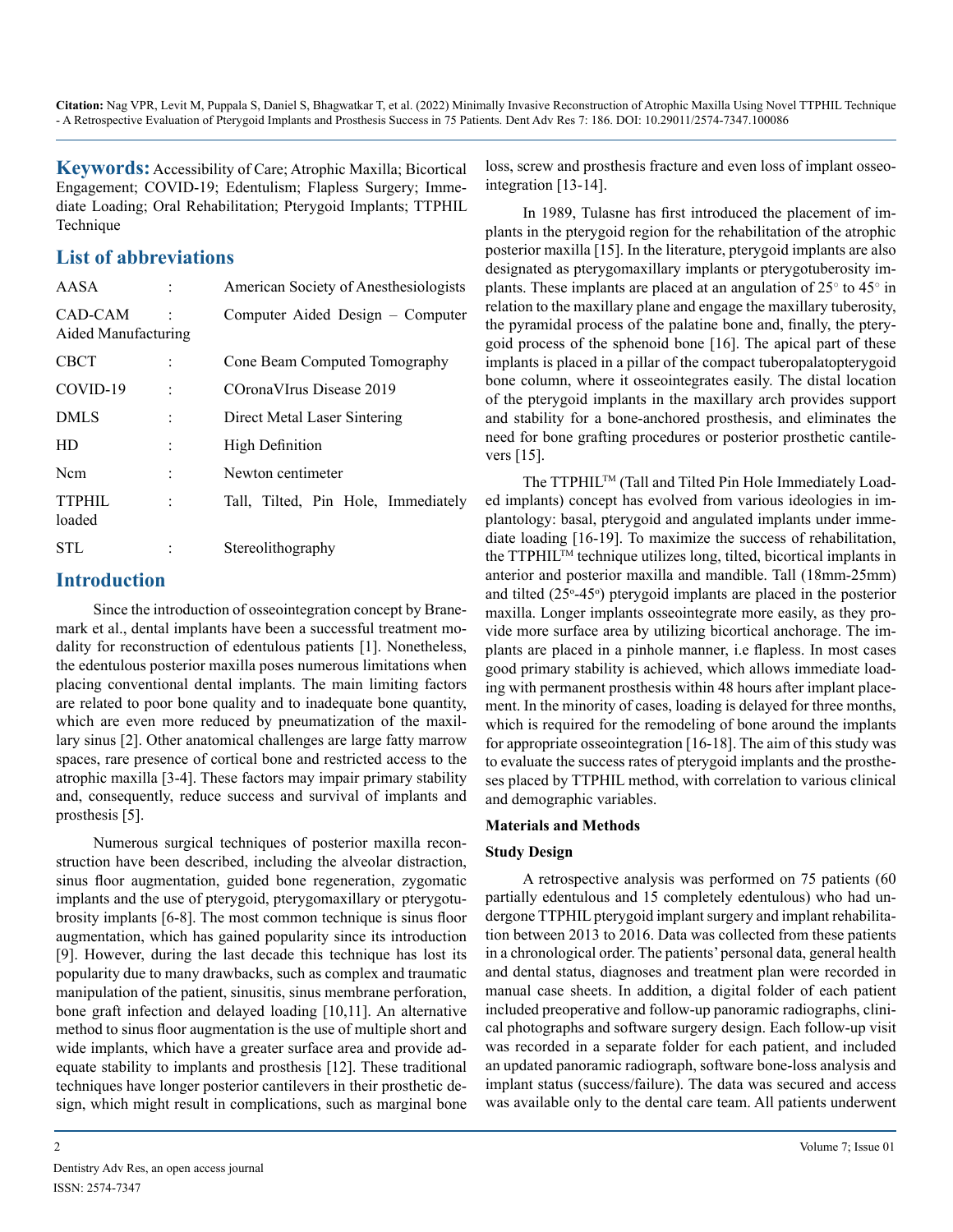the same surgical, prosthetic and a two-year follow-up protocol after the pterygoid implant placement. Patients were given access to the study plans and findings, which encouraged their positive attitude towards further follow-ups. Ethical approval was not applicable for this study, due to the retrospective nature of data analysis.

#### **Pterygoid Implant Surgical Protocol Using TTPHIL® Technique**

Patient consent was obtained prior to surgical procedure. All patients have self-volunteered to participate in the study analysis. A Cone Beam Computed Tomography (CBCT) was performed in each case. The dicom image files were converted to STL files, on which the surgical planning was done using specific software (BlueSkyPlan, United States). Vital anatomic structures, such as sinus walls and pterygoid venous plexus, were identified and excluded from the planned operative field. Local anesthesia with 2% lidocaine hydrochloride and adrenaline (1:200000) was given. In a flapless approach, TTPHIL mucosa supported surgical guide was placed intraorally above the alveolar ridge (In2Guide, Cybermed Inc., USA). In partial edentulous cases, teeth supported guide was used (Figure 1).



Figure 1: Teeth supported surgical guide is placed over the remaining teeth and the maxillary ridges and its stability is examined**.** In totally edentulous cases, mucosa supported guide was used.

 The drilling was initiated using a pilot drill with a contraangled hand piece (20:1) over the crest of the maxillary tuberosity, in the site previously occupied by interdental space between  $1<sup>st</sup>$  and 2nd molars. Penetration through the cancellous bone was done. The drill was directed towards the tuberopalatopterygoid column until resistance was felt from the high-density pterygoid process. Just after crossing the whole width of the pterygoid process, the pilot drilling stopped. The implant bed preparation continued, using a 2.2 mm pterygoid drill. No wider drill was used (Figure 2a). The implant bed was left under-widened, in order to enable placement of implants with higher torque and stability. Pterygoid implants (Bioline-i-spiral, Bioline dental implants, Frankfurt, Germany) were diagonally inserted in a superior, posterior and distal direction, towards the pterygopalatine fossa of the sphenoid bone (Figure 2b). In relation to the sagittal plane, the distal angulation of the pterygoid implants varied between 25 degrees to 45 degrees. This angle size was determined by tuberosity height and maxillary sinus floor. The pterygoid implant insertion was initiated by low-speed handpiece. Due to increasing resistance of the under-prepared implant bed the low speed rotation stopped and the implant insertion continued manually by a ratchet torque wrench. The implants were placed subcrestally. Primary stability was verified if torque of 70 Ncm was achieved (Figure 2c). Reverse torque test was performed at torque  $\geq$  45 N/cm (Figure 2d).



**Figure 2:** Intraoperative photographs. (a) Implant bed preparation with sole 2.2 mm drill through the surgical guide. No wider drill was used; (b) Insertion of the pterygoid implant. Note the angulation to superior, distal and posterior directions; (c) Assurance of gaining primary stability at torque of 70 N/cm; (d) Passed reverse torque test at 45 N/cm.

The dimensions of the pterygoid implants were selected according to the bone type and achievement of primary stability. Implant length was 18 mm, 20 mm, 22 mm or 25 mm, and implant width was 3.75 mm or 4.2 mm. Multiunit abutments were then fitted with torque of 30 Ncm (Angulated multiunit abutment, Bioline dental implants, Frankfurt, Germany). The angulation range of multiunits was  $8^{\circ}$  to  $40^{\circ}$  with collar height of was 2 or 3 mm. The multiunits were fitted in order to compensate for the implant's angulation. Parallelism was obtained on the same day of surgery.

Two step multiunit level open tray impressions were made with transfer copings for multiunits. Jaw relations were recorded at rest position and at the desired intercuspal closure. Screw retained temporary acrylic prosthesis was provided immediately thereafter, by luting with acrylic (Unifasttrad, GC America) the multiunit titanium sleeves to already existing preoperatively planned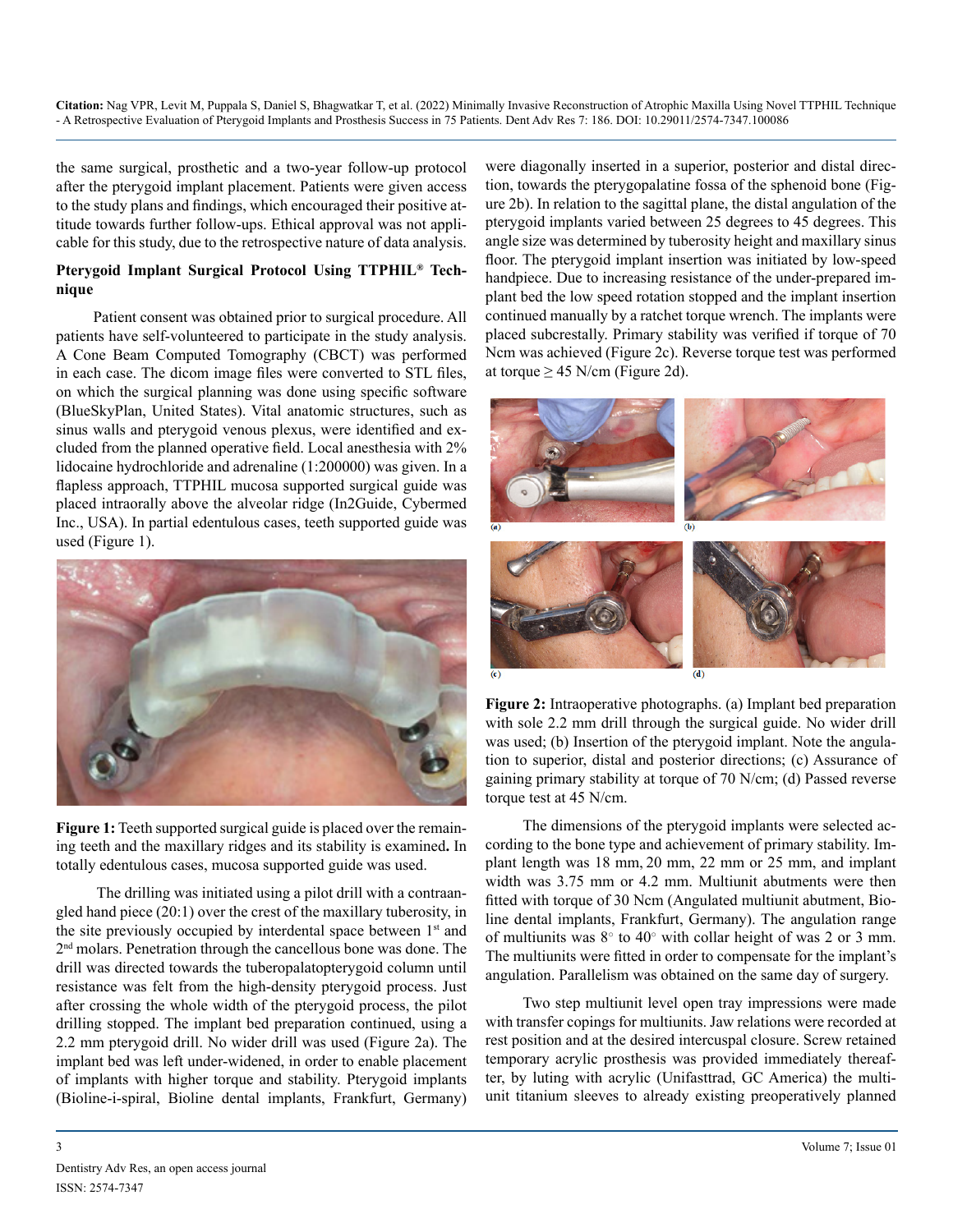and prepared temporary prosthesis by CAD-CAM. Postoperative panoramic radiographs (VatechPaX-i, Hwaseong-si, Gyeonggi-do, South Korea) were done in order to confirm the position of the pterygoid implants along with the fitted multiunits.

Cobalt chromium framework was printed by direct metal laser sintering (DMLS) and checked intraorally. Secondary bite was registrated, teeth shade selected using Vita shade guide (Vita Zahnfabrik, Bad Sackingen, GmBH, Germany). Ceramic bisque layering was done and examined intraorally. Final occlusion adjustment was done and the bridge was sent for glazing. The patient was then rehabilitated with permanent screw retained porcelain to metal fixed prosthesis. The prosthetic screws were tightened with 30N/cm torque. After prosthesis placement, panoramic radiograph was done (Figures 3-4). The patients were advised to adhere to meticulous oral hygiene maintenance, hygienists visits and annual follow up. The full technique protocol was described in details by Nag PVR, et al. [19].



 $(d)$ 

**Figure 3.** Pre-operative clinical photographs and panoramic radiograph of a full arch rehabilitation case: (a) Patient's smile; (b) Intraoral view of the maxillary buccal aspects; (c) Intraoral view of the maxillary palatal aspects; (d) panoramic radiograph.



 $\overline{c}$ 

**Figure 4:** Post-operative clinical photographs and a radiograph. (a) Patient's smile; (b) Intraoral view of the maxillary buccal aspects; (c) Panoramic radiograph. Note the engagement of both of the pterygoid implants into the pterygoid plates.

#### **Patients Selection**

**Inclusion criteria:** 1. Good general health. 2. No contraindications for surgery. 3. Posterior atrophic maxilla. 4. Planned for at least one pterygoid implant. 5. Radiographic bone width of at least 6 mm at the future pterygoid implant bed. 6. No signs and symptoms of sinusitis. 7. without sinus floor augmentation in the past or any other bone graft procedure in the maxilla. 8. A minimum follow-up of 2 years after implant placement.

**Exclusion criteria**: 1.Medically compromised patients, with ASAII grade or more. 2. Patients receiving or have received bisphosphonates for any reason. 3. Patients with acute or active disease. 4. No achievement of implant primary stability at 70 N/ cm at the moment of surgery. 5. Failed reverse torque test at  $\geq 45$ N/cm during surgery. 5. Patients who received pterygoid implants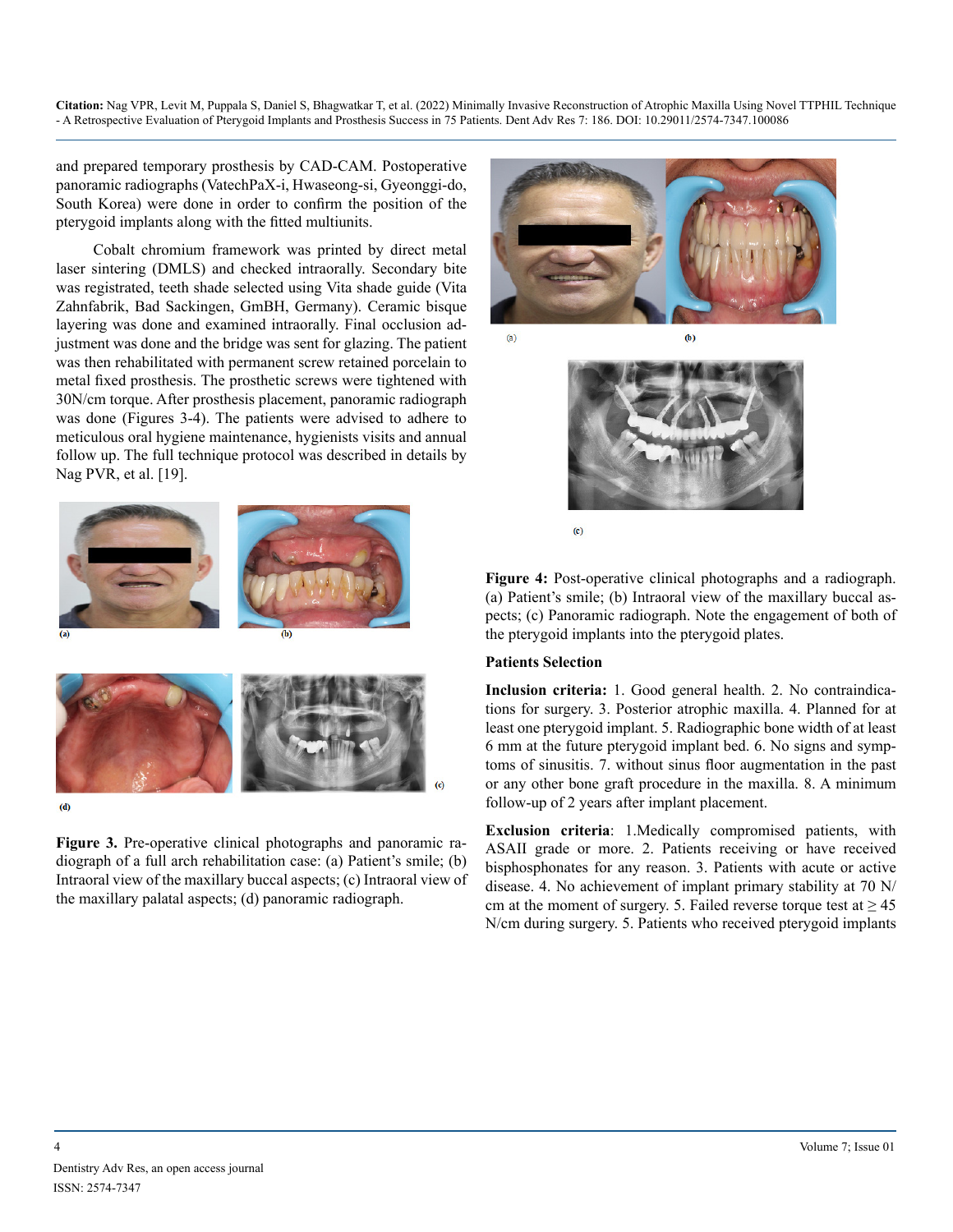but no prosthetic rehabilitation. 6. Patients who are uncooperative with routine dental hygiene and professional dental prophylaxis.

#### **Study Variables - Outcome Variables**

**Implant success.** According to Albrektsson et al., the criteria for success of any pterygoid implant were based on both clinical and radiographic examinations [20]. Clinical findings included absence of mucositis, discomfort, pain, bleeding or any exudate. Clinical mobility was examined by individual stability testing as described by Ross et al. at the moment of final prostheses delivery [21]. The pterygoid implant multiunit was tried to be lightly tightened by torque ratchet without simultaneously counteracting of the force by clamping the multiunit. Any mobility or sensation of pain from the anchorage unit was considered as a sign of lost osseointegration. Radiographic success was considered if each implant revealed not more than 1.0 mm of marginal bone resorption during the first year of loading, followed by bone loss not greater than 0.2 mm annually after the first year of function, as well as absence of any peri-implant pathoses or radiolucencies. The total follow up time for each implant was calculated from the date of implant placement to the date of last follow up visit.

**Prosthetic success.** The prostheses were evaluated objectively and subjectively by criteria of comfort, stability and function. A prosthesis was considered a failure if it needed to be replaced by an alternative prosthesis. Total survival time for each prosthesis was calculated from the date of delivery to the date of the last followup visit for each patient.

**Predictor variables:** Age, gender, implant length, implant width, implant placement angulation and bone type.

#### **Bone Loss Evaluation**

The pterygoid implants were radiographically evaluated at three consequential time-points: immediately after loading (few days after surgery);  $1<sup>st</sup>$  follow-up (1 year after prosthesis delivery);  $2<sup>nd</sup>$  follow-up (2 years after prosthesis delivery). OPG were standadized in a pilot exam consisting of 12 cases by two independent examiners in order to rule out inter-examiner and intra-examiner bias. The examiners were asked to measure the radiographic distance between the Anterior Nasal Spine (ANS) to posterior wall of sinus preoperatively and postoperatively in each of the 12 cases. By setting the same parameters: Midsaggital line, Canine laser beam and Frankfurt-Horizontal plane with exposure time of 13.5 sec (HD), further standardization was achieved. A line was traced between two fixed reference points for calculation of marginal bone loss: point A - implant-prosthetic restoration junction; point B - the bone crest. Each side of the pretygoid implant was assessed: the mesial and the distal. The annual differences in the length of this line were interpreted as marginal bone loss, which has occurred between the follow-ups.

#### **Data Collection**

The following parameters were retrospectively studied from demographic patient records, in addition to basic patient data: 1. Drop out. 2. Implant failure. 3. Prosthetic failure. 4. Amount of marginal bone loss mesial and distal to each pterygoid implant. The bone loss was recorded for each patient one year and two years after prosthesis delivery. For each case, panoramic radiographs were taken annually for evaluation of bone loss, implant and prosthesis success.

#### **Statistical Analysis**

The analysis was performed using the statistical analysis software: SPSS for Windows, version 18 (IBM, USA). P-value of <0.05 was considered statistically significant. Fisher's exact test was performed in order to compare the overall implant and prosthetic success with respect to different clinical and demographic variables. The statistical methodology and study results were reviewed by an independent statistician.

#### **Results**

The study was comprised of 75 healthy patients (23 females and 52 males) with severely resorbed edentulous posterior maxilla with an age range between 30 to 82 years, when mean age was 57 years. No drop out of patients was recorded. Of the 125 pterygoid implants, 121 implants were considered as a success during the cumulative 2-year follow up period. Four implants failed within the first two months after surgery and were accompanied by patient's complaints on pain, prosthetic mobility, bleeding or discomfort. The failures were confirmed by failed clinical mobility testing [21]. After two months, no failures were noted. The 2-year overall pterygoid implant and prosthesis survival rate was 96.8%. All study variables are summarized in table 1.

| Variable            | Category                                      | Mean $\pm$ SD/N(%) |
|---------------------|-----------------------------------------------|--------------------|
| Age                 |                                               | $57+9.73$          |
| Gender              | Male                                          | 89 (71.2)          |
|                     | Female                                        | 36(28.8)           |
|                     | 18                                            | 17(13.6)           |
| Implant length (mm) | 20                                            | 70 (56.0)          |
|                     | 22                                            | 22(17.6)           |
|                     | 25<br>3.75<br>4.2<br>25<br>35<br>45<br>3<br>4 | 16(12.8)           |
| Implant width (mm)  |                                               | 60(48.0)           |
|                     |                                               | 65(52.0)           |
|                     |                                               | 34(27.2)           |
| Angle of placement  |                                               | 37(29.2)           |
|                     |                                               | 54 (43.2)          |
|                     |                                               | 103 (82.4)         |
| Bone type           |                                               | 22(17.6)           |

**Table 1:** Demographic and clinical characteristics of the pterygoid implant patients.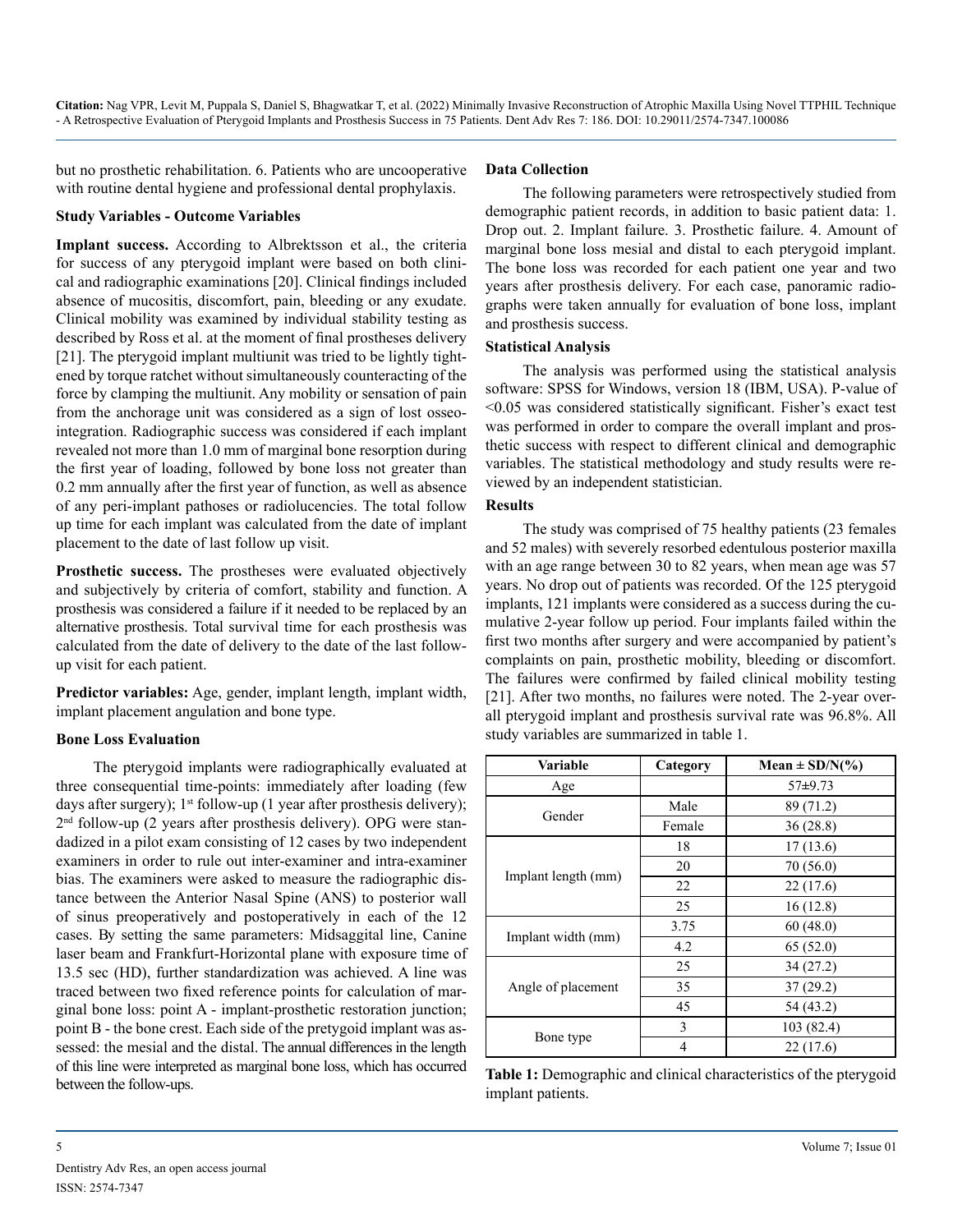The mean bone loss around pterygoid implants after 2 years of loading was 0.28 mm (mesially - 0.29 mm, distally - 0.26 mm) (Table 2). All implants were placed in type 3 or 4 bone. Of 125 pterygoid implants, 103 were placed in type 3 bone and three implants failed to osseointegrate. The remaining 22 implants were placed in type 4 bone and only one of these implants failed to osseointegrate. Out of 75 patients, one patient had chipping of ceramic supported by a pterygoid implant, which was replaced by new prosthesis (Table 3). The overall implant and prosthesis survival after two years of follow up are presented in table 4.

| <b>Follow-up</b><br>period | <b>Side</b> | Mean (Std) | Range (Min-Max) |
|----------------------------|-------------|------------|-----------------|
|                            | Mesial      | 0.27(0.05) | $0.15 - 0.36$   |
| 1-year                     | Distal      | 0.24(0.05) | $0.12 - 0.31$   |
|                            | Average     | 0.25(0.05) | $0.14 - 0.34$   |
|                            | Mesial      | 0.30(0.05) | $0.19 - 0.39$   |
| 2-years                    | Distal      | 0.27(0.06) | $0.14 - 0.37$   |
|                            | Average     | 0.28(0.05) | $0.17 - 0.38$   |

**Table 2:** Marginal bone loss (in mm) of 121 pterygoid implants over 2 years of follow-up.

| Follow-up period               | <b>Status</b> | $N(\%)$    |
|--------------------------------|---------------|------------|
|                                | Survival      | 121 (96.8) |
| lyear implant                  | Failure       | $4(3.2\%)$ |
|                                | Survival      | 124(99.2)  |
| 1 year prosthesis              | Failure       | 1(0.8)     |
| 2 years implant and prosthesis | Survival      | 121 (96.8) |
|                                | Failure       |            |

**Table 3.** Survival vs. failure of pterygoid implants and related prostheses over 2 years of follow-up.

| Variable | Category  | 2 years survival $(\%)$ | P value |  |
|----------|-----------|-------------------------|---------|--|
| Age      | $\leq 50$ | 100                     |         |  |
|          | >50       | 96.2                    | 0.474   |  |
| Gender   | Male      | 96.6                    |         |  |
|          | Female    | 97.2                    | 0.674   |  |

| Implant<br>length<br>(mm) | 18            | 94.1 |       |
|---------------------------|---------------|------|-------|
|                           | 20            | 98.6 | 0.251 |
|                           | 22            | 90.6 |       |
|                           | 25            | 100  |       |
| Implant<br>width<br>(mm)  | 3.75          | 98.3 | 0.34  |
|                           | 4.2           | 95.4 |       |
| Angle of<br>placement     | 25            | 94.1 |       |
|                           | 35            | 100  | 0.358 |
|                           | 45            | 96.3 |       |
| Bone type                 | $\mathcal{E}$ | 97.1 | 0.544 |
|                           | 4             | 95.5 |       |

**Table 4:** Overall survival of pterygoid implants and prostheses after 2 years of service according to demographic and clinical parameters.

#### **Discussion**

The aim of the present study was to evaluate the success rates of pterygoid implants and their permanent rehabilitation, using the novel minimally invasive TTPHIL technique. The empirical evidence on the success of this novel method has to be compared to the already known data on pterygoid implants. However, the documented evidence on the success of the conventional pterygoid implant surgery has been only moderately covered by the literature [22].

Balshi et al. reported 3 clinical series of pterygoid implants [23-25]. In 1995 they made a preliminary study in which 51 pterygoid implants with machined surfaces were placed in 41 patients, with a follow-up period of 1–63 months. The success rate was 86.3%. Marginal bone loss was assessed one year after loading by panoramic radiographs. The mean bone loss was 1.3 mm mesially and 1.1 mm distally [23]. In 1999, they increased the sample to 356 implants, obtaining a cumulative success rate of 88.2%, after a mean loading period of 56 months. Of note, most implants (41) failed at stage II surgery before prosthetic loading, and only one implant failed after loading [24]. In 2005, they placed 164 pterygoid implants with titanium oxide surfaces. After 54 months of follow-up, the success rate was statistically significantly higher than in previous studies (96.3%). The authors related this additional 8.1 percentage points gain of implant survival to the change in implant surface from machined to titanium oxide [25]. Vrielinck, et al. [26]placed 14 pterygomaxillary implants and had a success rate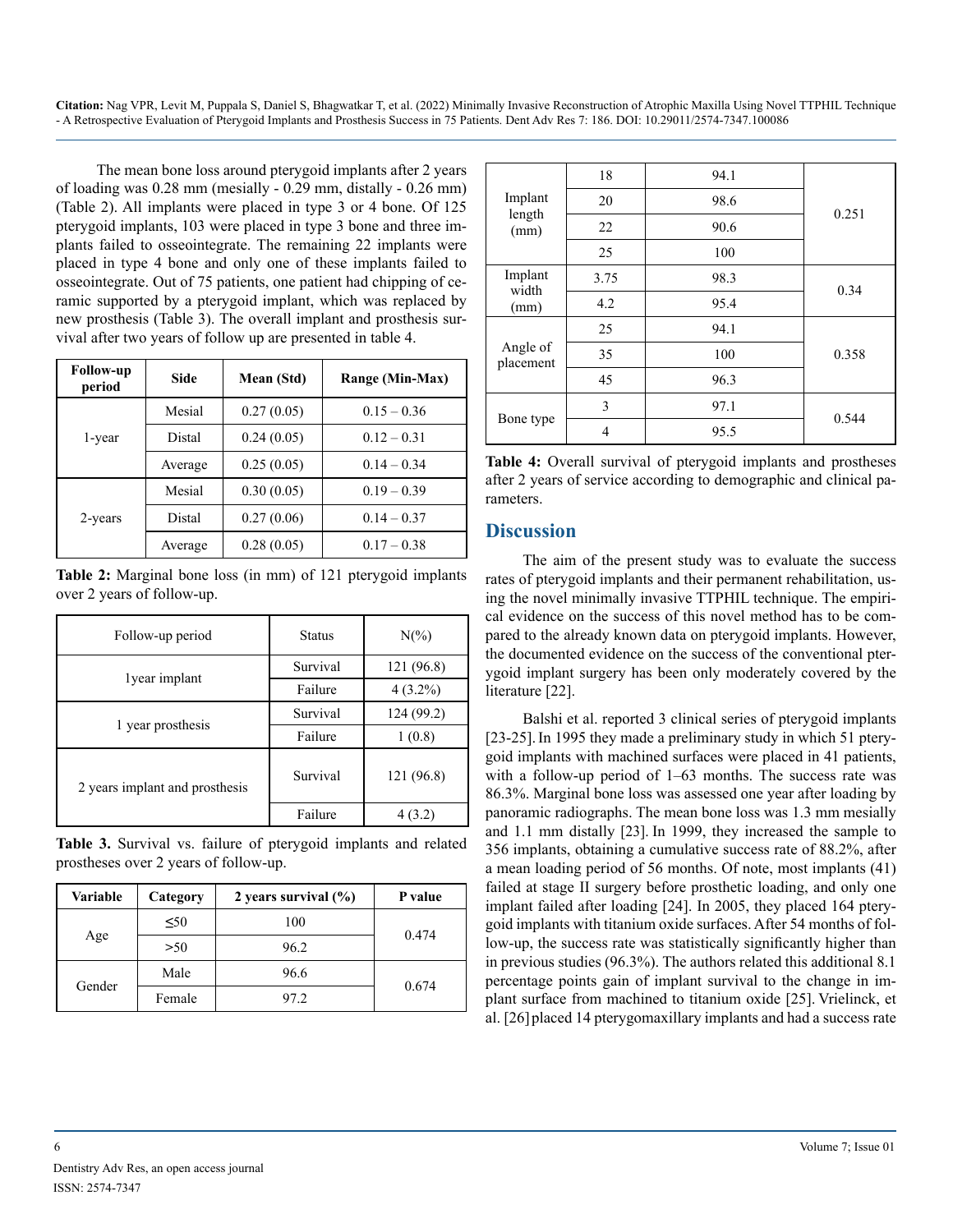of 71%, after an average follow-up period of 6–24 months. The failures occurred since the implants did not follow the direction of the prepared implant bed and were, therefore, without primary stability. Ridellet al. [27] reported a 100% success rate after placing 22 implants in the maxillary tuberosity area and after a follow-up of 12 years [28].

Bahat performed a study in which he placed 660 implants in 202 patients. The implants were restored with fixed partial metal ceramic or metal restorations, with a follow up period of 12 years after loading. 13 of the implants (2%) failed between placement and loading, 12 implants were lost between loading and the end of the first year, and 10 failed thereafter, two of them as a result of a fracture during the third or fourth year of follow up [29]. In the study of [Graves SL,](https://www.ncbi.nlm.nih.gov/pubmed/?term=Graves SL%5BAuthor%5D&cauthor=true&cauthor_uid=7751116) overall survival rate of implant and prosthesis was 96.8% and 99.2%, accordingly [30]. Curi et al. also assessed marginal bone loss around the pterygoid implants after 3 years of follow up, which was found to be 1.21 mm (0.31-1.75 mm), while implant survival rate was 99% and prosthesis survival rate was 97.7% [11]. Finally, Candel et al. reviewed 13 case series and found that the weighted average success of pterygoid implants was 90.7% (range 71%-100%) [22].

In the current study, a 2-year cumulative pterygoid implant success was 96.8%. All four failures occurred within the first two months of immediate loading, indicating that these implants failed to osseointegrate. No late failures were noted during the study follow up period, meaning that the pterygoid implants did not lose osseointegration. Moreover, little bone loss occurred around the pterygoid implants after 24 months of loading (mean 0.28 mm; range 0.17 mm to 0.39 mm), in comparison to the reported ranges in the literature.

Importantly, in the present study the implants were evaluated by both qualitative and quantitative methods, so as to evaluate their success, and not only their survival. Whereas, the former studies have analyzed the conventional pterygoid implants only by means of survival vs. failure. An individual implant in the survival group is defined as an in situ implant, neither meeting success criteria nor being a dropout, while an implant belonging to the success group has been actively tested and found to meet defined criteria. The clinical manifestation of osseointegration is the absence of mobility of the individual implant[31]. The most appropriate way (goldstandard) to prove implant stability is to perform defined clinical testing of each individual implant-abutment unit [21]. However, this is an invasive procedure, and annual removal of the connected prostheses was not clinically and scientifically justified if patients were asymptomatic. In the present study, the clinical stability of each pterygoid implant was evaluated at the time of permanent restoration delivery (up to 7 days after surgery). The absence of mobility and symptoms, like pain and discomfort, were regarded as a reliable sign for no failure, but not the gold-standard, which might

hinder some implants that failed or were nearly to fail asymptomatically from being properly diagnosed. Afterwards, implants were assessed by calibrated panoramic radiographs, and marginal bone loss was measured on them. Moreover, patients, who's general health has changed or became uncooperative with the routine dental hygiene or hygienist's visits were excluded from the study analysis. The reason for this exclusion was to assure no impact of general and dental health changes on study data through the entire observational period.

The results of the current study should be interpreted with appropriate caution due to several limitations. First, the patients volunteered to participate in the study. The voluntary response samples are typically more biased than random samples, which are more empirically defensible. Second, the retrospective data used in the study may have great limitations in terms of control and reporting of data accuracy, past practice performance, confounding information, reliability and validity. Thus, the study design might have hidden some information due to its retrospective nature, the limited period of the follow-up and to a lesser extent the limited number of patients. Third, radiographic evaluation was a fundamental part of our study design. While radiographs have been traditionally used for evaluating the implant bone loss, they have limitations in terms of interpretation, calibration, intra-examiner standardization and cross examiner reliability. In order to overcome these limitations as much as possible, we standardized our panoramic radiographs by using the same panoramic machine and software with the same parameters. The radiographs were calibrated and two radiologists were assessing the bone loss consistently by the same method. Moreover, the study analyzed only highly cooperative, healthy patients with no history of sinus bone augmentation or any other gone grafting procedures in the maxilla. This unique cohort did not represent the whole population of candidates for atrophic maxillary reconstruction. Therefore, the current study reflects TTPHIL pterygoid implants success only in patients with specific characteristics.

In order to support or disprove the current findings, a large random prospective study is required to assess the clinical and radiographic success of the TTPHIL pterygoid implants over a longer period of follow-up in both healthy and medically compromised patients. Further studies aimed at evaluating the TTPHIL technique success, should include pterygoid implants placed by highly experienced surgeons, as the implants in the current study were placed by an oral implantologist with over 15 years of experience, which is one of the potential limitations of the TTPHIL technique that the dental surgeon has to be experienced enough with operating in a flapless conditions in the posterior maxilla. Another potential challenge of the TTPHIL technique is incorrect implant angulation or insufficient engagement within the pterygoid bony region due to inaccuracies in the fabrication and/or alignment of the surgical guide or use of implant with inappropriate dimensions.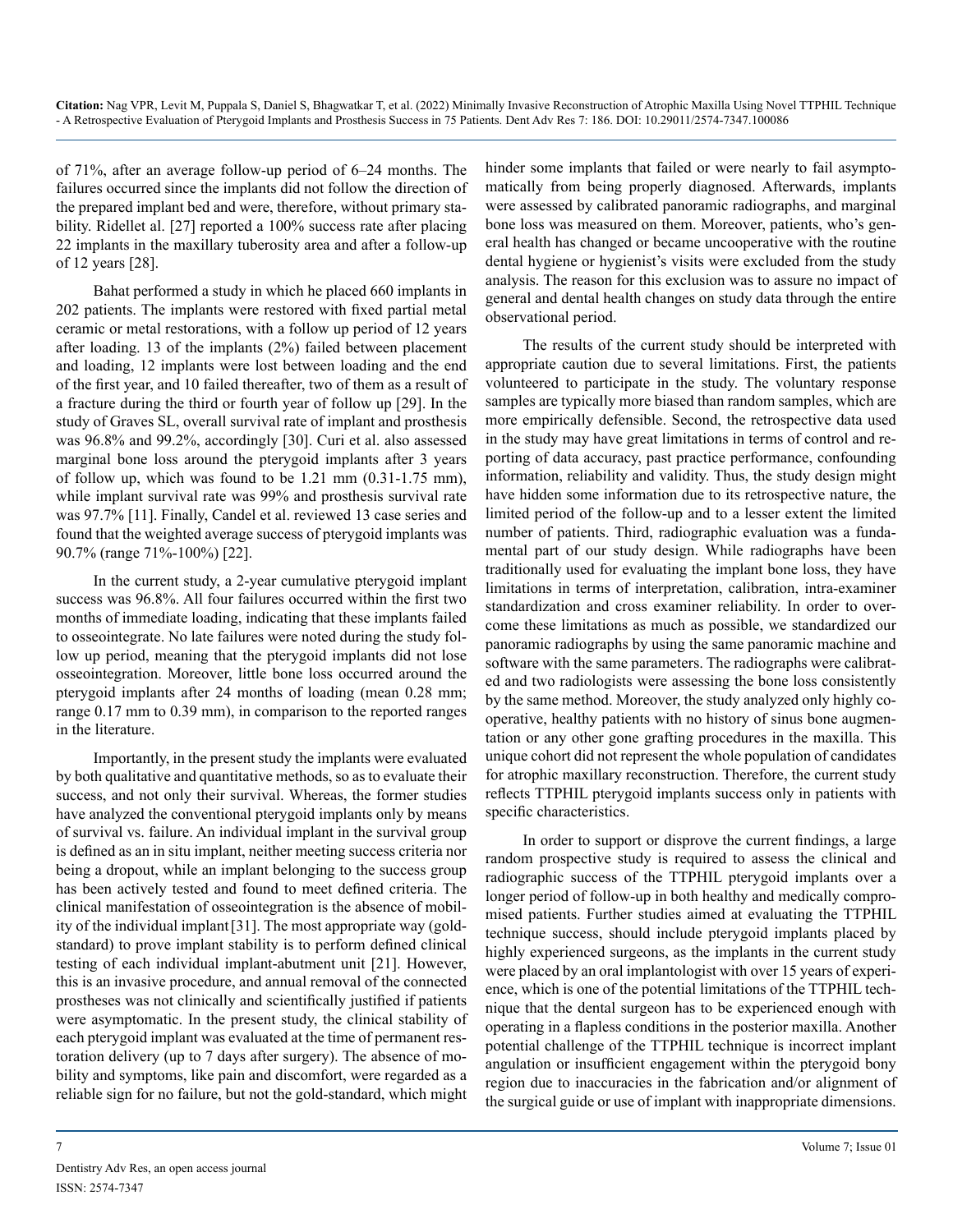Additionally, failure of the pterygoid implant might jeopardize the whole rehabilitation or a substantial span of it, due to limited number of implants in the TTPHIL concept.

Of note, the TTPHIL method has many potential benefits in relation to the traditional staged pterygoid implant surgery, particularly during the current COVID-19 pandemic. The COVID-19 pandemic has impacted the accessibility and continuity of dental care, which might jeopardize or prolong the already long rehabilitative sequence of conventionally placed pterygoid implants, as usually several months (6-12 months) elapse from implant insertion to final restoration. During this long timeline, dental care might become unavailable due to quarantines, personal isolation or other pandemic related issues. Very high theoretical risk of CO-VID-19 transmission in dental settings might also deter patients from completing all visits needed for successful rehabilitation [32]. Various potential challenges of the COVID-19 pandemic can be overcome as implants done by the TTPHIL method are usually rehabilitated within few days. The TTPHIL technique is innovative by providing a minimally invasive way for immediate final rehabilitation even in a severe atrophic maxilla by utilizing computer planned surgery and a surgical guide, which enable flapless, precise and non-complex surgery. General practitioners as well as oral and maxillofacial surgeons may utilize the TTPHIL technique for routine pterygoid implant placement, therefore the present study is clinically relevant to the global dental community.

#### **Conclusions**

The current study may suggest evidence for higher success rates and comparable or less bone loss around pterygoid implants placed by TTPHIL® technique in healthy individuals, in comparison to conventional techniques. TTPHIL pterygoid implants also provide stability for the prosthesis within two years of follow-up. TTPHIL technique may be particularly suitable for use during the COVID-19 pandemic due to limited number of required appointments and short period from implantation to final rehabilitation. The short to moderate retrospective follow-up period and the limited number of patients, however, set restrictions to this study and more research is required with longer follow-up period and larger population of patients.

**Acknowledgments:** The authors thank Dr. Mahesh Khairnar, M.D.S, for his generous assistance in independent reviewing the statistical methodology and study results and for his useful comments. (Assistant Professor, Department of Public Health Dentistry, Bharati Vidyapeeth Dental College and Hospital, Sangli, India)

#### **Competing Interests Disclaimer**

Authors have declared that no competing interests exist. The products used for this research are commonly and predominantly use products in our area of research and country. There is absolutely no conflict of interest between the authors and producers of the products because we do not intend to use these products as an avenue for any litigation but for the advancement of knowledge. Also, the research was not funded by the producing company rather it was funded by personal efforts of the authors.

#### **References**

- 1. [Brånemark PI, Adell R, Breine U, Hansson BO, Lindström J, et al.](https://pubmed.ncbi.nlm.nih.gov/4924041/)  [\(1969\) Intra-osseous anchorage of dental prostheses. I. Experimental](https://pubmed.ncbi.nlm.nih.gov/4924041/)  [studies. Scand J Plast Reconstr Surg 3: 81-100.](https://pubmed.ncbi.nlm.nih.gov/4924041/)
- 2. [Jinfeng L, Jinsheng D, Xiaohui W, Yanjun W, Ningyu W \(2017\) The](https://www.ncbi.nlm.nih.gov/pmc/articles/PMC5586977/#:~:text=The posterior superior part of,(SS) %5B5%5D.)  [Pneumatization and Adjacent Structure of the Posterior Superior Max](https://www.ncbi.nlm.nih.gov/pmc/articles/PMC5586977/#:~:text=The posterior superior part of,(SS) %5B5%5D.)[illary Sinus and Its Effect on Nasal Cavity Morphology. Med Sci Monit](https://www.ncbi.nlm.nih.gov/pmc/articles/PMC5586977/#:~:text=The posterior superior part of,(SS) %5B5%5D.)  [23: 4166-4174.](https://www.ncbi.nlm.nih.gov/pmc/articles/PMC5586977/#:~:text=The posterior superior part of,(SS) %5B5%5D.)
- 3. [Ko YC, Huang HL, Shen YW, Cai JY, Fuh LJ, et al. \(2017\) Variations](https://pubmed.ncbi.nlm.nih.gov/28074591/#:~:text=Results%3A The crestal cortical bone,(0.75 %C2%B1 0.35 mm).)  [in crestal cortical bone thickness at dental implant sites in different](https://pubmed.ncbi.nlm.nih.gov/28074591/#:~:text=Results%3A The crestal cortical bone,(0.75 %C2%B1 0.35 mm).) [regions of the jawbone. Clin Implant Dent Relat Res 19: 440-446.](https://pubmed.ncbi.nlm.nih.gov/28074591/#:~:text=Results%3A The crestal cortical bone,(0.75 %C2%B1 0.35 mm).)
- 4. [Kim YH, Choi NR, Kim YD \(2017\) The factors that influence postop](https://www.ncbi.nlm.nih.gov/pmc/articles/PMC5218953/#:~:text=The initial bone height%2C fixture,on the posterior edentulous maxilla.)[erative stability of the dental implants in posterior edentulous maxilla.](https://www.ncbi.nlm.nih.gov/pmc/articles/PMC5218953/#:~:text=The initial bone height%2C fixture,on the posterior edentulous maxilla.)  [Maxillofac Plast Reconstr Surg 39: 2.](https://www.ncbi.nlm.nih.gov/pmc/articles/PMC5218953/#:~:text=The initial bone height%2C fixture,on the posterior edentulous maxilla.)
- 5. [Ali SA, Karthigeyan S, Deivanai M, Kumar A \(2014\) Implant rehabilita](https://www.ncbi.nlm.nih.gov/pmc/articles/PMC4148518/)[tion for atrophic maxilla: a review. J Indian Prosthodont Soc 14: 196-](https://www.ncbi.nlm.nih.gov/pmc/articles/PMC4148518/) [207.](https://www.ncbi.nlm.nih.gov/pmc/articles/PMC4148518/)
- 6. [Parra M, Olate S, Cantín M \(2017\) Clinical and biological analysis in](https://pubmed.ncbi.nlm.nih.gov/28875135/)  [graftless maxillary sinus lift. J Korean Assoc Oral Maxillofac Surg 43:](https://pubmed.ncbi.nlm.nih.gov/28875135/) [214-220.](https://pubmed.ncbi.nlm.nih.gov/28875135/)
- 7. [Rodríguez X, Lucas-Taulé E, Elnayef B, et al. \(2016\) Anatomical and](https://pubmed.ncbi.nlm.nih.gov/26768019/)  [radiological approach to pterygoid implants: a cross-sectional study of](https://pubmed.ncbi.nlm.nih.gov/26768019/)  [202 cone beam computed tomography examinations. Int J Oral Maxil](https://pubmed.ncbi.nlm.nih.gov/26768019/)[lofac Surg 45: 636-640.](https://pubmed.ncbi.nlm.nih.gov/26768019/)
- 8. [Butterworth CJ, Rogers SN \(2017\) The zygomatic implant perforated](https://www.ncbi.nlm.nih.gov/pmc/articles/PMC5534193/)  [\(ZIP\) flap: a new technique for combined surgical reconstruction and](https://www.ncbi.nlm.nih.gov/pmc/articles/PMC5534193/)  [rapid fixed dental rehabilitation following low-level maxillectomy. Int J](https://www.ncbi.nlm.nih.gov/pmc/articles/PMC5534193/)  [Implant Dent 3: 37.](https://www.ncbi.nlm.nih.gov/pmc/articles/PMC5534193/)
- 9. [Cara-Fuentes M, Machuca-Ariza J, Ruiz-Martos A, Ramos-Robles](https://pubmed.ncbi.nlm.nih.gov/26827071/)  [MC, Martínez-Lara I \(2016\) Long-term outcome of dental implants af](https://pubmed.ncbi.nlm.nih.gov/26827071/)[ter maxillary augmentation with and without bone grafting. Med Oral](https://pubmed.ncbi.nlm.nih.gov/26827071/)  [Patol Oral Cir Bucal 21: e229-235.](https://pubmed.ncbi.nlm.nih.gov/26827071/)
- 10. [Pabst AM, Walter C, Ehbauer S, et al. \(2015\) Analysis of implant-fail](https://pubmed.ncbi.nlm.nih.gov/25697051/)[ure predictors in the posterior maxilla: a retrospective study of 1395](https://pubmed.ncbi.nlm.nih.gov/25697051/) [implants. J Craniomaxillofac Surg 43: 414-420.](https://pubmed.ncbi.nlm.nih.gov/25697051/)
- 11. [Curi MM, Cardoso CL, Ribeiro KeC \(2015\) Retrospective study of pter](https://pubmed.ncbi.nlm.nih.gov/25830398/)[ygoid implants in the atrophic posterior maxilla: implant and prosthesis](https://pubmed.ncbi.nlm.nih.gov/25830398/)  [survival rates up to 3 years. Int J Oral Maxillofac Implants 30: 378-383.](https://pubmed.ncbi.nlm.nih.gov/25830398/)
- 12. [Langer B, Langer L, Herrmann I, Jorneus L \(1993\) The wide fixture: a](https://pubmed.ncbi.nlm.nih.gov/8270308/)  [solution for special bone situations and a rescue for the compromised](https://pubmed.ncbi.nlm.nih.gov/8270308/)  [implant. Part 1. Int J Oral Maxillofac Implants 8: 400-408.](https://pubmed.ncbi.nlm.nih.gov/8270308/)
- 13. [Tinsley D, Watson CJ, Preston AJ \(2002\) Implant complications and](https://pubmed.ncbi.nlm.nih.gov/12494562/)  [failures: the fixed prosthesis. Dent Update. 29: 456-460.](https://pubmed.ncbi.nlm.nih.gov/12494562/)
- 14. [Aglietta M, Siciliano VI, Zwahlen M, et al. \(2009\) A systematic review](https://pubmed.ncbi.nlm.nih.gov/19522975/) [of the survival and complication rates of implant supported fixed dental](https://pubmed.ncbi.nlm.nih.gov/19522975/)  [prostheses with cantilever extensions after an observation period of at](https://pubmed.ncbi.nlm.nih.gov/19522975/) [least 5 years. Clin Oral Implants Res 20: 441-451.](https://pubmed.ncbi.nlm.nih.gov/19522975/)